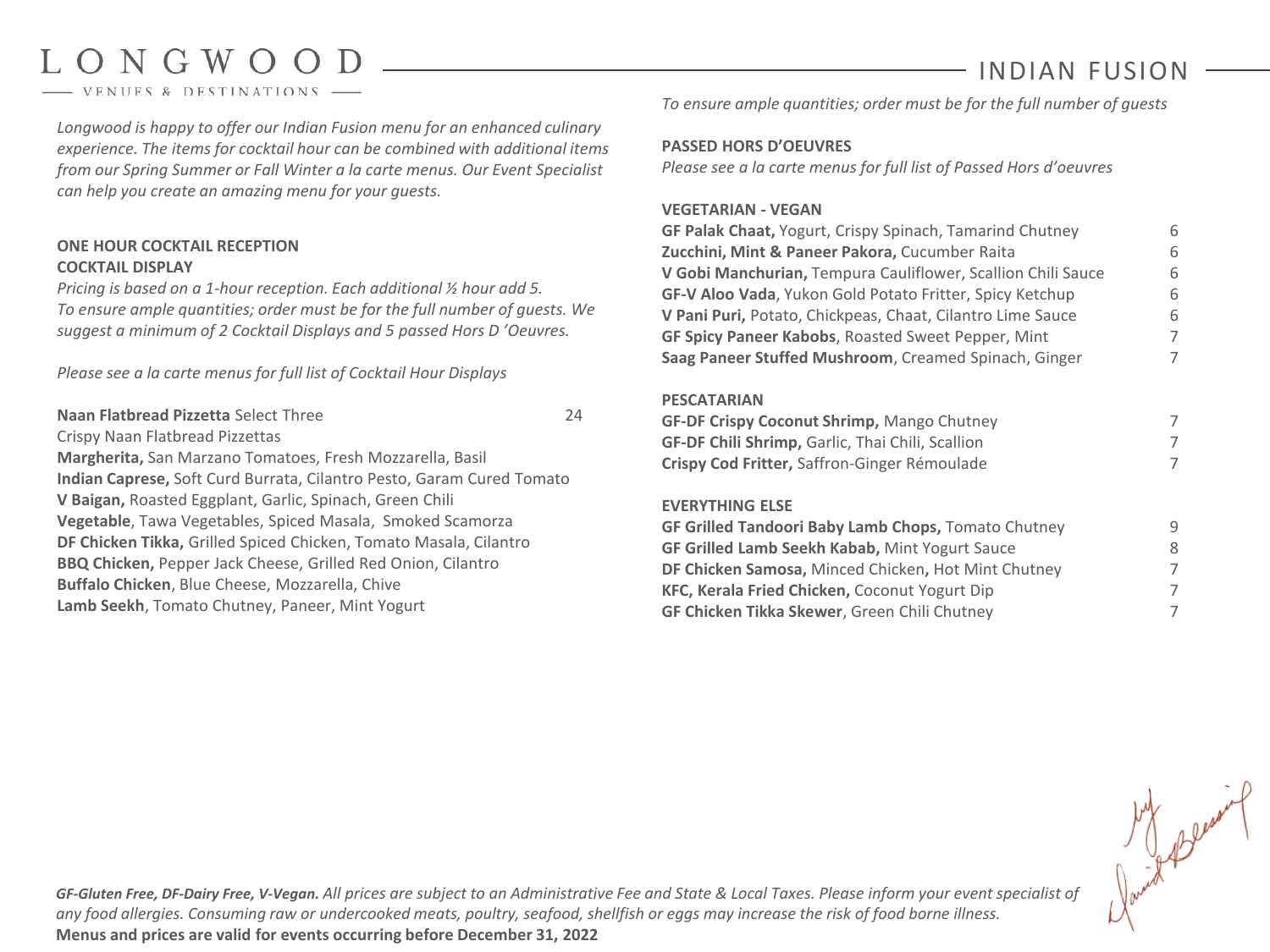# LONGWOOD

#### VENUES & DESTINATIONS

*If you would like a selection of 2 entrees and a vegetarian, price of the highest entrée will apply. Final entrée guest count due 14 days prior to the event. This plated meal is served with Basmati Rice, Raita and two accompaniments.*

#### **FIRST COURSE** Select One **GF Gargeer Salad**

Arugula, Dried Fig, Mango, Pistachios, Shaved Paneer, Pappadum Chips, Crispy Onions, Spicy Tamarind Dressing

### **GF-V Tomato Onion Salad**

Vine Ripe Tomato, Cucumber, Sweet Onion, Chili, Crispy Spiced Chickpeas Cilantro Lime Vinaigrette

### **V Fattoush Salad**

Sweet Gem Lettuce, Tomato, Cucumber, Cilantro, Mint, Radish, Kalamata Olives, Garlic Naan Chips, Lemon Cumin Vinaigrette

#### **GF-V Lentil Soup**

Spiced Black Lentils, Tomato, Onion, Tamarind, Cilantro

**Breadbasket**, Naan, Garlic Naan, Pappadum

# **PLATED DINNER**

| <b>ENTRÉE Select One</b>                       |     |
|------------------------------------------------|-----|
| Served with Basmati Rice & Raita               |     |
| DF Garam Masala Double Lamb Chops              | 115 |
| <b>GF-DF Ginger Coriander Roasted Cod</b>      | 90  |
| <b>GF-DF Spice Rubbed Grilled Jumbo Shrimp</b> | 85  |
| <b>GF Spiced Yogurt Marinated Chicken</b>      | 70  |
| <b>GF-V Aloo Gobi Stuffed Whole Tomato</b>     | 65  |
| <b>GF Lemon Ginger Grilled Paneer</b>          | 65  |

**Accompaniments** Select Two **GF-V Tikka Masala,** Seasonal Vegetables **GF-V V Chaenna Masala,** Stewed Chickpeas, Tomato, Chili **GF-V Vegetable Korma,** Vegetables, Potatoes, Cilantro **GF-V Chana Dal**, Stewed Legumes, Swiss Chard **GF-V Dal Makhani**, Spiced Black Lentil, Coconut, Garlic **GF Saag Paneer,** Braising Greens, Ginger, Fenugreek **GF-V Roasted Eggplant**, Garlic, Green Chili **GF-V Grilled Okra,** Garam Masala Spiced **GF-V Tawa Cauliflower,** Coriander, Chili, Tomato Masala

**Tableside ordering -** For 2 entrées and a vegetarian 30 per person includes menu cards **Selection of 3 entrees and a vegetarian** 25 per person Price of highest entrée will apply, and Chef will customize all entrees with similar accompaniments.

#### **DESSERT TABLE**

**Orange Panna Cotta,** Candied Rind **Cranberry-Pistachio Tart,** Pomegranate Syrup **Chai Pound Cake**, Honey Glaze **Coffee, Decaffeinated Coffee & Tea Station** Non-fat Milk, Half &Half, Sugars, Honey \*Individual Packets of Chai Tea

land Bless

*GF-Gluten Free, DF-Dairy Free, V-Vegan. All prices are subject to an Administrative Fee and State & Local Taxes. Please inform your event specialist of any food allergies. Consuming raw or undercooked meats, poultry, seafood, shellfish or eggs may increase the risk of food borne illness.* **Menus and prices are valid for events occurring before December 31, 2022**